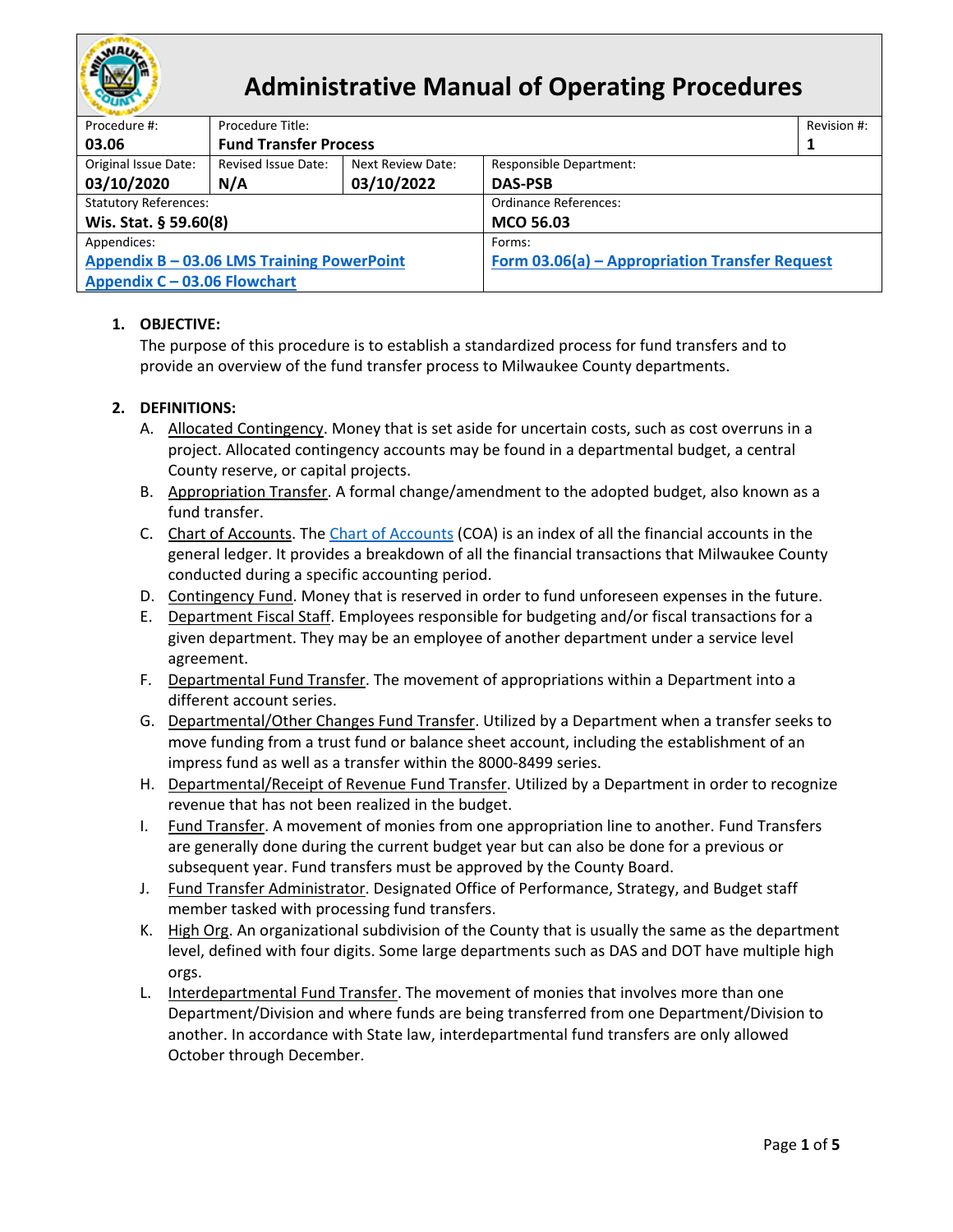- M. Legistar. A software application linked to CLIC, the County Legislative Information Center, and allows Department Heads, County officials and designees to upload and approve items contained therein.
- N. Low Org. The smallest organizational subdivision of the County represented by four digits. Each expenditure is charged to a certain low org which rolls up to a High Org.
- O. Office of Performance, Strategy, and Budget (PSB). Organized under the Department of Administrative Services, PSB provides staff resources to the County Executive and the County Board on budget, fiscal and management matters as well as assisting and overseeing departments, boards and commissions in managing and controlling budget and fiscal plans, as required by Wisconsin State Statute 59.60.
- P. Report of the Fiscal Affairs Division (ROTFAD). The public-facing detailed description of what resources are being moved and why.
- Q. Unallocated Contingency. Money that is set aside for uncertain costs in the annual budget for unplanned and unexpected expenditures.

## **3. PROCEDURE:**

- A. Timeline
	- i. Fund transfers are conducted each cycle during the Legislative Calendar. To request a copy of the Legislative Calendar, departments can email or call th[e Office of the Milwaukee](https://county.milwaukee.gov/EN/County-Clerk)  [County Clerk.](https://county.milwaukee.gov/EN/County-Clerk)
	- ii. In January through year end close (February/March), fund transfers may be requested that cover the previous fiscal calendar year.
	- iii. Deadlines for departmental submissions to PSB are approximately two (2) weeks before the Legistar deadline. Refer to Appendix 03.07(d) - [2020 Personnel Change Request Timeline.](https://county.milwaukee.gov/files/county/administrative-services/AMOP/Chapter-3-Budget--Financial-Transactions/Appendix03.07d-2020PersonnelChangeRequestTimeline.pdf)
	- iv. PSB is responsible for submitting fund transfers into Legistar by the deadline that is set by the Legislative Calendar.
	- v. The County Board Chairman may refer the item to the Committee on Finance and Audit's Chair, who then chooses to add the item to the agenda. If approved by the Committee on Finance and Audit, the item goes before the full County Board for approval. (MCO Ch. 1.18(a))

#### B. Initial Departmental Responsibilities

- i. When a department decides they need a fund transfer, the department fiscal staff or department head is required to fill out an [Appropriation Transfer Request](https://county.milwaukee.gov/files/county/administrative-services/AMOP/Chapter-3-Budget--Financial-Transactions/Form03.06a-AppropriationTransferRequest.xlsx) excel file as well as a signed PDF copy of the Appropriation Transfer Request. These two documents are electronically submitted to their departmental DAS-PSB Budget Analyst and the Fund Transfer Administrator. The Appropriation Transfer Request must contain:
	- a. Fiscal Year The budget year that applies to the appropriation transfer.
	- b. Department Number High Org. number.
	- c. Department Name High Org. department name.
	- d. Credits and Debits These two-line items must equal each other. The debit is where the money is coming from and the credit is where the money is going to.
	- e. Fund This four-digit code is the highest level where the department's money resides and is found in the [Chart of Accounts.](https://prod.financialintranet.milwaukeecountywi.gov/MKEFinanceWeb/ChartOfAccounts/default.aspx)
	- f. Agency A three-digit number representing the department and is found in the Chart of Accounts. The capital agency is always 120 while Operating agency numbers vary.
	- g. Org Unit This four-digit is the low org within the department and/or division. For Capital fund transfers, the Fund and Org Unit will always match.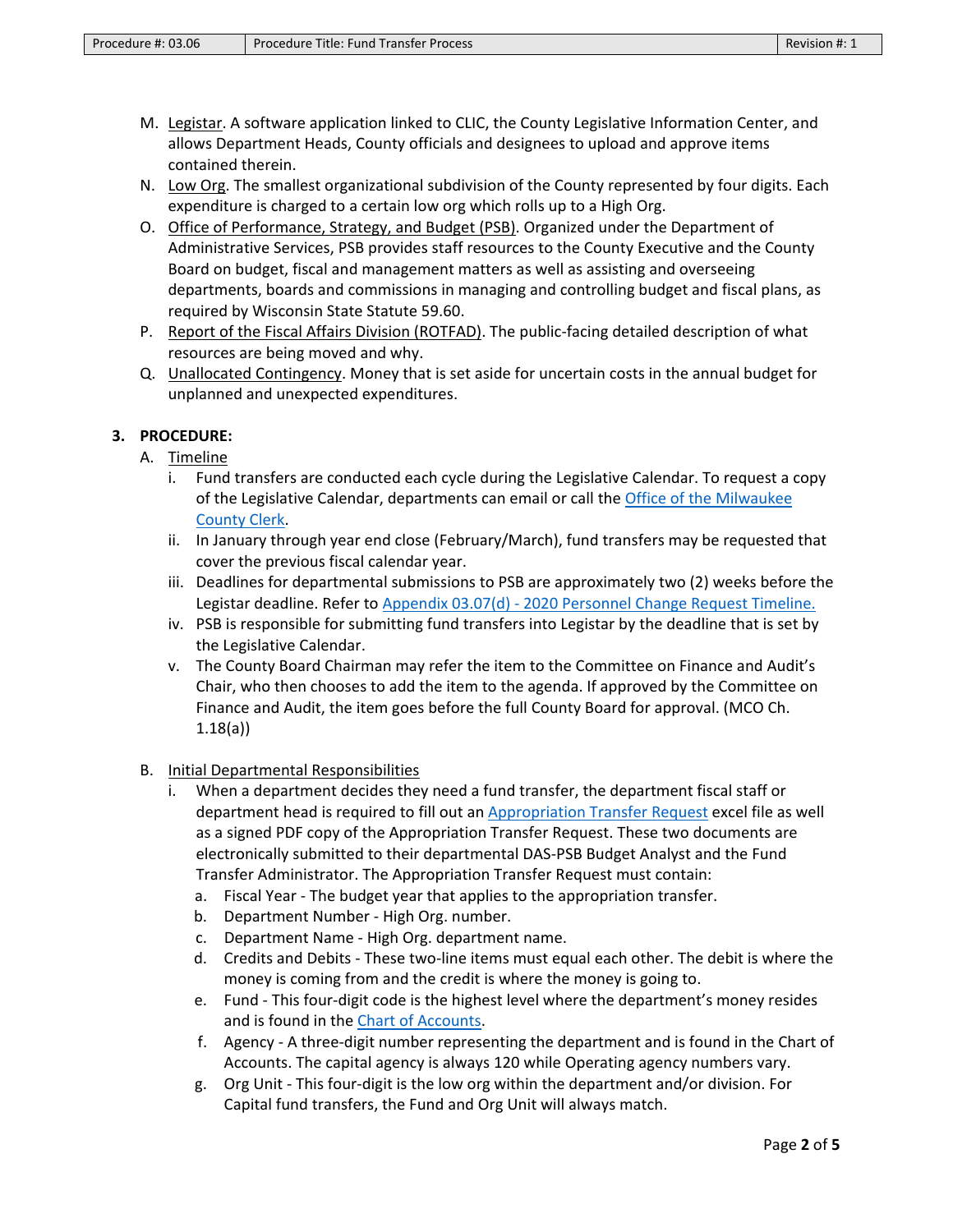- h. Revenue/Expense Object The object line where the money is coming from or going to. The object is either an expense object (5001-9899) or revenue object (1201-4999).
	- i. Fund transfers should not include objects 5420, 5421, 5422, or 5423 (fringe benefit accounts) without written pre-approval from the Office of the Comptroller.
- i. Activity Codes Specific characterization that is utilized in order to track usage of resources (e.g. time or money). These codes can be found within the Chart of Accounts. Activity is optional and should generally be used only if included in the Adopted Budget.
- j. Project Codes Specific characterization that is used in order to determine resource usage for Capital projects. These codes are used only for Capital purposes and can be found in the Chart of Accounts. This is optional based on requirements needed.
- k. Object Code Description The name that describes the item that is found in the object revenue or expense. This description can be found in the Chart of Accounts.
- l. Transfer Request Amount listed for each object in dollars. Debits and Credits need to be equal, if not it results in an automatic rejection by the PSB office.
- m. Explanation Justification should be extensive and should describe the need. It is important to include the history of transfer (if there is a history).
- ii. If the Appropriation Transfer Request template is found to be incomplete, it will be returned to the Department and asked to be revised (e.g. credits and debits don't equal, lack of explanation).
- C. PSB Responsibilities
	- i. PSB staff will receive the Appropriation Transfer Request excel file and signed PDF copy from the Department and create a corresponding Report of the Fiscal Affairs Division (ROTFAD).
	- ii. ROTFAD, after being created by PSB staff, is sent to the assigned Fund Transfer Administrator.
		- a. Fund Transfer Administrator organizes the transfers into the following categories:
			- i. The types of fund transfers are as follows:
				- a. Allocated Contingency requires approval from the Committee on Finance and Audit and a two-thirds majority vote of the County Board.
				- b. Capital Improvement/Allocated Contingency requires approval from the Committee on Finance and Audit and a two-thirds majority vote of the County Board.
				- c. Capital Improvement requires approval from the Committee on Finance and Audit and a majority vote of the County Board.
				- d. Departmental only requires majority approval from the Committee on Finance and Audit.
				- e. Departmental/Other Charges requires approval from the Committee on Finance and Audit and a majority vote of the County Board.
				- f. Departmental/Receipt of Revenue requires approval from the Committee on Finance and Audit and a two-thirds majority vote of the County Board.
				- g. Interdepartmental requires approval from the Committee on Finance and Audit and a majority vote of the County Board. May only be processed in the last three months of the year per state statute 59.60(8)(b)2.
				- h. Unallocated Contingency requires approval from the Committee on Finance and Audit and a two-thirds majority vote of the County Board.
	- iii. The signed PDF's and ROTFAD's are brought to the PSB Director for discussion and their signature of approval.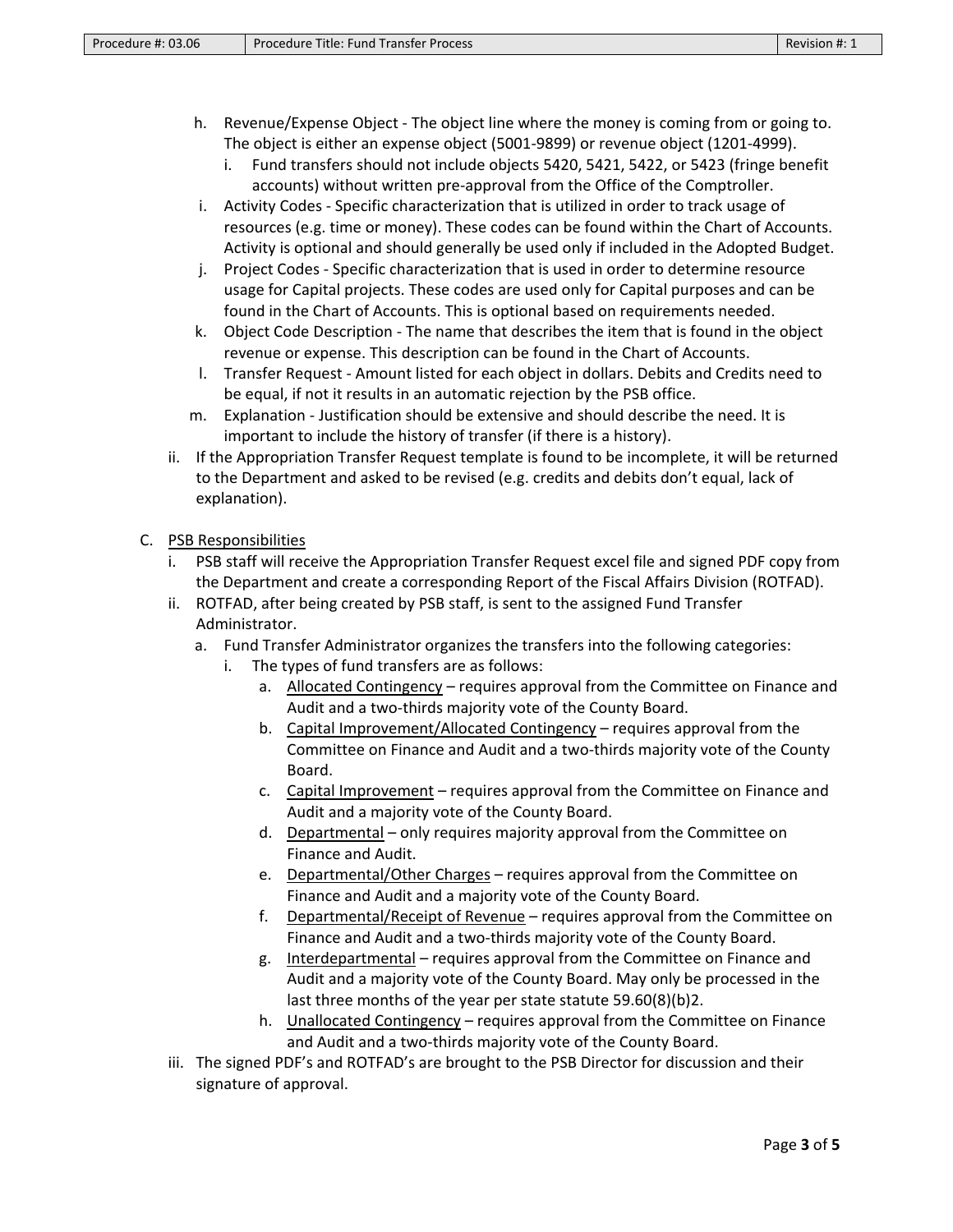- a. Fund transfers are approved if they are reasonable requests that strategically benefit the County overall.
- b. Fund transfers are not approved if the long term and current year effects are inconsistent with the County's overall strategy and goals. The Budget Director or other PSB staff will reach out to the department if the fund transfer was rejected.
- iv. The Budget Director or their designee schedules a meeting with the County Executive for discussion and their signature of approval. The approval of the fund transfer is at the discretion of the County Executive.
- v. The Fund Transfer Administrator organizes the ROTFADs into a comprehensive document that is uploaded into Legistar and given a County Board File Number.
- vi. The Budget Director approves, denies, or amends the document submission.
	- a. After approval, the fund transfer document is sent to the County Clerk's office, County Board Chair Chief of Staff, and the Comptroller research staff for notification.
	- b. If the Budget Director does not approve, they will provide reasoning regarding the denial to the requesting department and if necessary, request additional information.
- vii. After the Budget Director's approval, denial, or amendment of the public document, the Fund Transfer Administrator prints out six (6) copies of the final approved fund transfer, which are to be hand-delivered to the County Clerk's Office.
- D. Legislative Process
	- i. After the fund transfer is approved by the Budget Director, the County Board Chair refers the request to a Standing Committee. Fund transfers are currently in the scope of the Committee on Finance and Audit.
	- ii. The Committee on Finance and Audit Chair receives files that have been referred by the County Board Chair. The Committee Chair decides whether the item will be placed on the agenda for that cycle's committee meeting.
	- iii. The Committee on Finance and Audit
		- a. If placed on the agenda, the item will be considered at that cycle's committee meeting. The item/file may be approved, denied, amended, or tabled.
			- i. After the Committee has voted on the file, the Fund Transfer Administrator tallies the votes on the signed PDF.
		- b. If not placed on the agenda, the department head or designated department fiscal staff should speak with the Committee Chair to determine whether additional information is needed for the file to move forward.
	- iv. County Board of Supervisors
		- a. If recommended by the Finance Committee, the item will be considered at that cycle's Board meeting. The file may be approved, denied, amended, or tabled by the Board of Supervisors.
			- i. After the Board of Supervisors have voted on the file, the Fund Transfer Administrator tallies the votes on the signed PDF.
- E. PSB and Comptroller Recording
	- i. If approved by the Board of Supervisors, the Fund Transfer Administrator will complete the following:
		- a. Emails all electronic excel files of approved transfers to Central Accounting, Comptroller's Office, and
		- b. Delivers original paper copies of signed and tallied PDF's to Central Accounting.